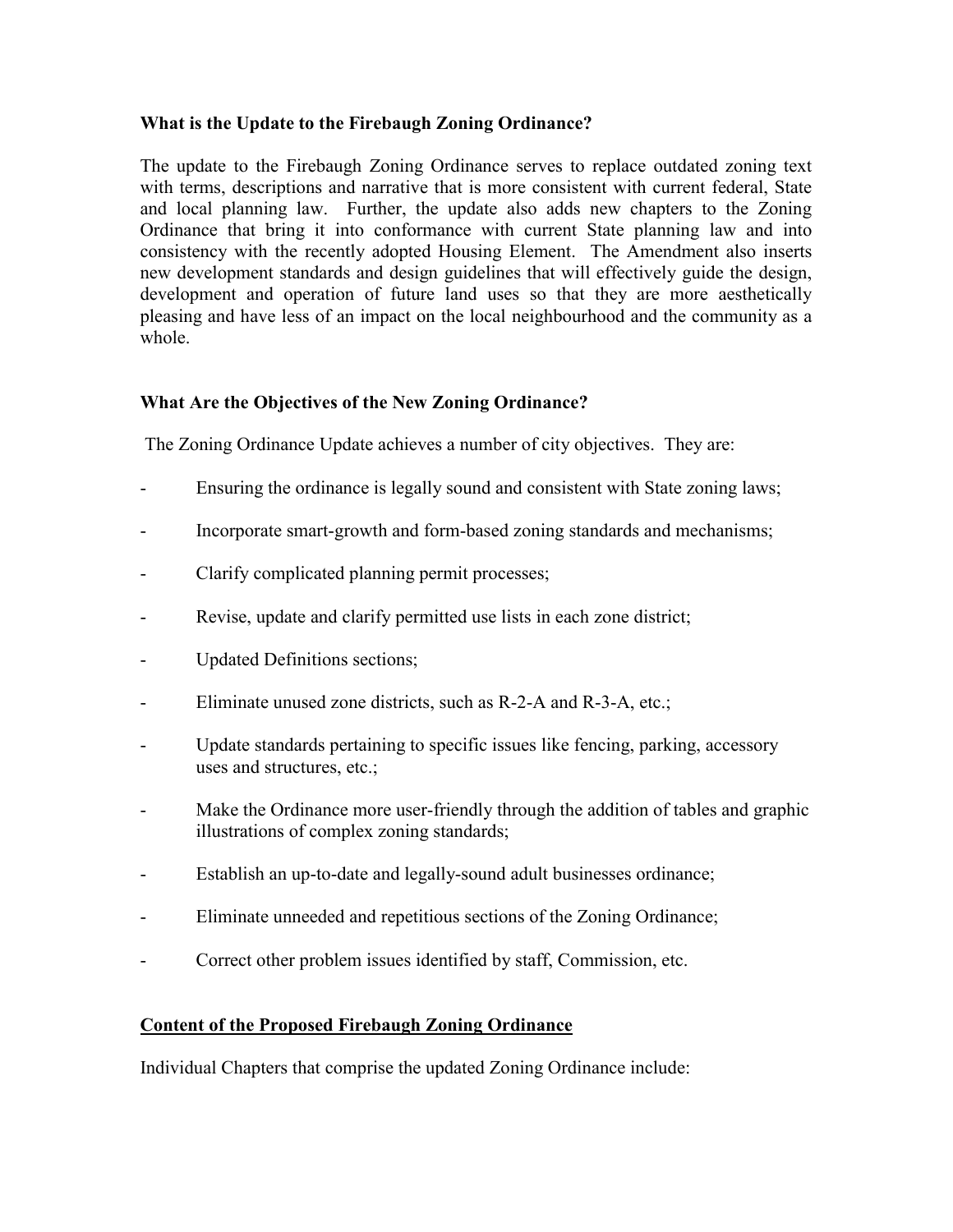- 1. The Zoning Ordinance. This chapter establishes the purpose of the Zoning Ordinance.
- 2. General Provisions. This chapter establishes basic requirements pertaining to the ordinance including authority, minimum standards, classification of uses, interpretation and fees and charges, among others.
- 3. Administration. This chapter establishes authority for administering the Zoning Ordinance.
- 5. Public Hearings. This chapter establishes procedures for the conduct of public hearings.
- 6. Appeals. This chapter establishes procedures for individuals who wish to appeal a decision of the Planning Commission or City Planner.
- 9 Zoning Districts. This chapter establishes the complete list of zone districts that will apply to land within the city limits of Firebaugh.
- 15 R-1 (Conventional Single Family Residential) Zones. This chapter establishes permitted uses and zoning standards for the conventional single family residential zone.
- 17 R-1 (TN) (Traditional Single Family Residential Zones). This chapter establishes permitted uses and zoning standards for the "Traditional" single family residential zone. Development in this zone will be required to implement various "smart growth" design mechanisms, such as homes with prominent front porches, garages set back behind the front plane of the house, traditional/historic architectural styles and other techniques.
- 19 R-2 and R-3 Zones (Multiple Family Residential). This chapter establishes permitted uses and zoning standards for multi family residential development. The chapter also includes design guidelines that will guide the character and appearance of new multi family development.
- 21 C-1 Zone (Neighborhood Commercial). This chapter establishes permitted uses and zoning standards for the neighborhood commercial zone. The neighborhood commercial zone is generally intended to be applied to locations in or nearby residential areas to serve the daily needs of residents.
- 23 C-2 Zone (Central Commercial). This chapter establishes permitted uses and zoning standards for the central commercial zone. This zone is typically applied to parcels within Firebaugh's downtown area.
- 25 C-3 Zone (General Commercial). This chapter establishes permitted uses and zoning standards for the general commercial zone.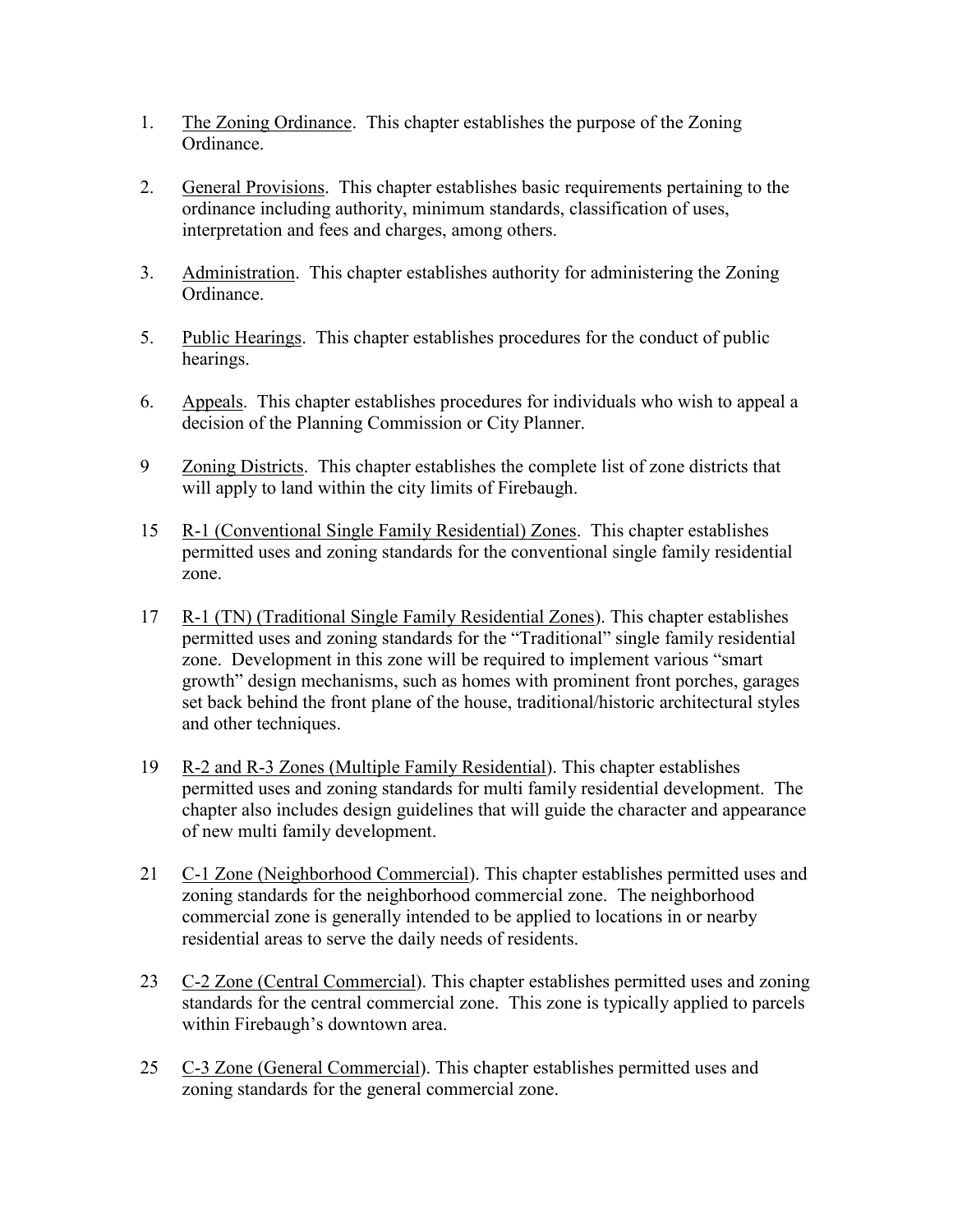- 27 Commercial Development Design Guidelines. This chapter establishes design guidelines that will be applied to all future commercial development that occurs in Firebaugh. The design guidelines supplement basic development standards within each commercial zone.
- 29 Industrial Zones (M-1 and M-2). This chapter establishes permitted uses and zoning standards for Firebaugh's industrial zones (M-1: Light Manufacturing) and M-2: Heavy Manufacturing). The zone also includes design guidelines that will be applied to future industrial development.
- 31 O Zone (Open Space). This chapter establishes permitted uses and zoning standards for the open space zone. This zone is typically applied to parks and other open space areas of the community.
- 33 G Zone (Government). This chapter establishes permitted uses and zoning standards for the government zone. This zone is typically applied to land that includes government facilities such as City Hall, the wastewater treatment plant, schools and similar public uses.
- 35 UR Zone (Urban Reserve). This chapter establishes permitted uses and zoning standards for the urban reserve zone. This zone is typically applied to agricultural and open space lands on the periphery of the community that are not yet needed for uban development.
- 37 MHP (Residential Mobilehome Park) zone. This chapter establishes permitted uses and zoning standards for mobile home developments in Firebaugh.
- 39 PD Zone (Planned Development Overlay). This chapter establishes standards for application of the Planned Development zone to parcels in Firebaugh. The Planned Development zone allows flexibility with respect to zoning standards as long as the resulting project is superior to what could be achieved under conventional zoning standards.
- 41 Special Uses. This chapter establishes additional zoning standards for certain uses that may have unusual characteristics and the potential for pronounced impacts on their surroundings. Special uses listed in this chapter include:
- Home Occupations
- Mixed Uses
- Service Stations
- Temporary Uses
- Caretaker Facilities
- Temporary Modular Structures
- Recycling/Buyback Centers
- Second Residential Units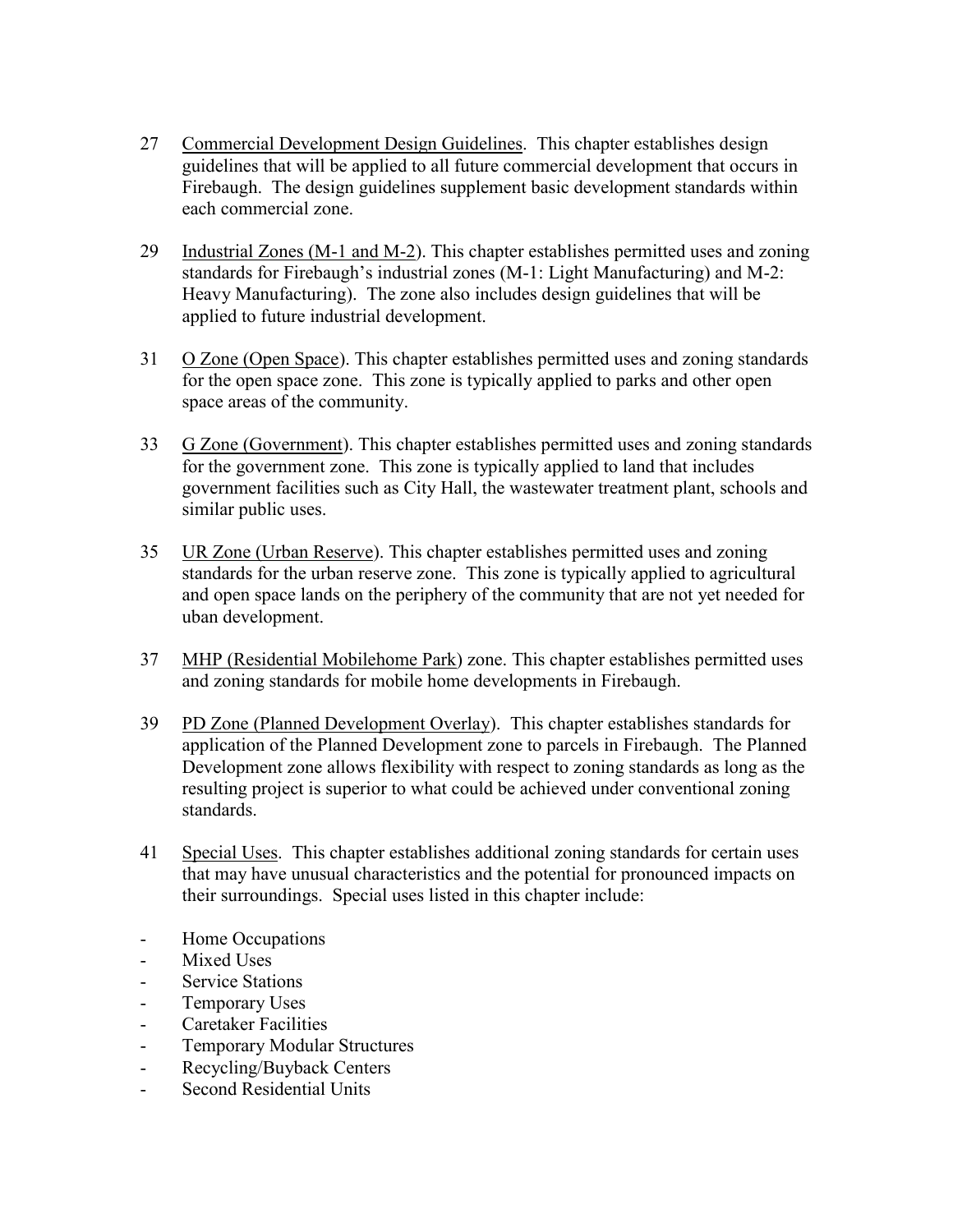- Wireless Telecommunication Equipment
- Sexually Oriented Businesses
- Outdoor Storage Yards
- 43 Landscaping, Irrigation and Grading. This chapter establishes standards for landscaping, irrigation and grading and also incorporates standards of the State's water efficient landscape ordinance, which promotes efficient water use with respect to landscape design.
- 45 Parking and Loading. This chapter establishes standards for the design of parking and loading facilities associated with future development.
- 47 Signs. This chapter establishes standards for the design of signs and advertising structures associated with future development.
- 49 Zoning Ordinance Amendments. This chapter establishes procedures for amendments to the Zoning Ordinance, including the text and map.
- 51 Conditional Use Permits. This chapter establishes requirements for the processing of uses that require a Conditional Use Permit. Uses that require a Conditional Use Permit are identified in each zone district.
- 53 Site Plan and Design Review. This chapter establishes requirements for the processing of uses that require Site Plan Review.
- 55 Variances, Minor Deviations and Reasonable Accommodations. This chapter establishes requirements for the processing of Variances, Minor Deviations and Reasonable Accomodations requests. Variances and Minor Deviations are required when an applicant wishes to deviate from the minimum (or maximum) zoning requirements for a particular project, such as setbacks, lot coverage, building height and parking, among others. Reasonable Accommodations is a type of permit available to those developing housing (or remodelling existing housing) for handicapped individuals that would otherwise require a Variance or Minor Deviation. Approval of Variances, Minor Deviations and Reasonable Acccommodations is only possible if certain findings can be made about the request.
- 57 Development Agreements. This chapter establishes requirements and procedures for the approval of Development Agreements, which become an ordinance that stipulates requirements that pertain to certain types of development projects.
- 61 Non-Conforming Uses and Structures. This chapter establishes standards and procedures that apply to non-conforming uses and structures, which are uses and structures that do not conform to existing zoning standards. These are most often uses and structures that were established many years ago. Typically such uses and